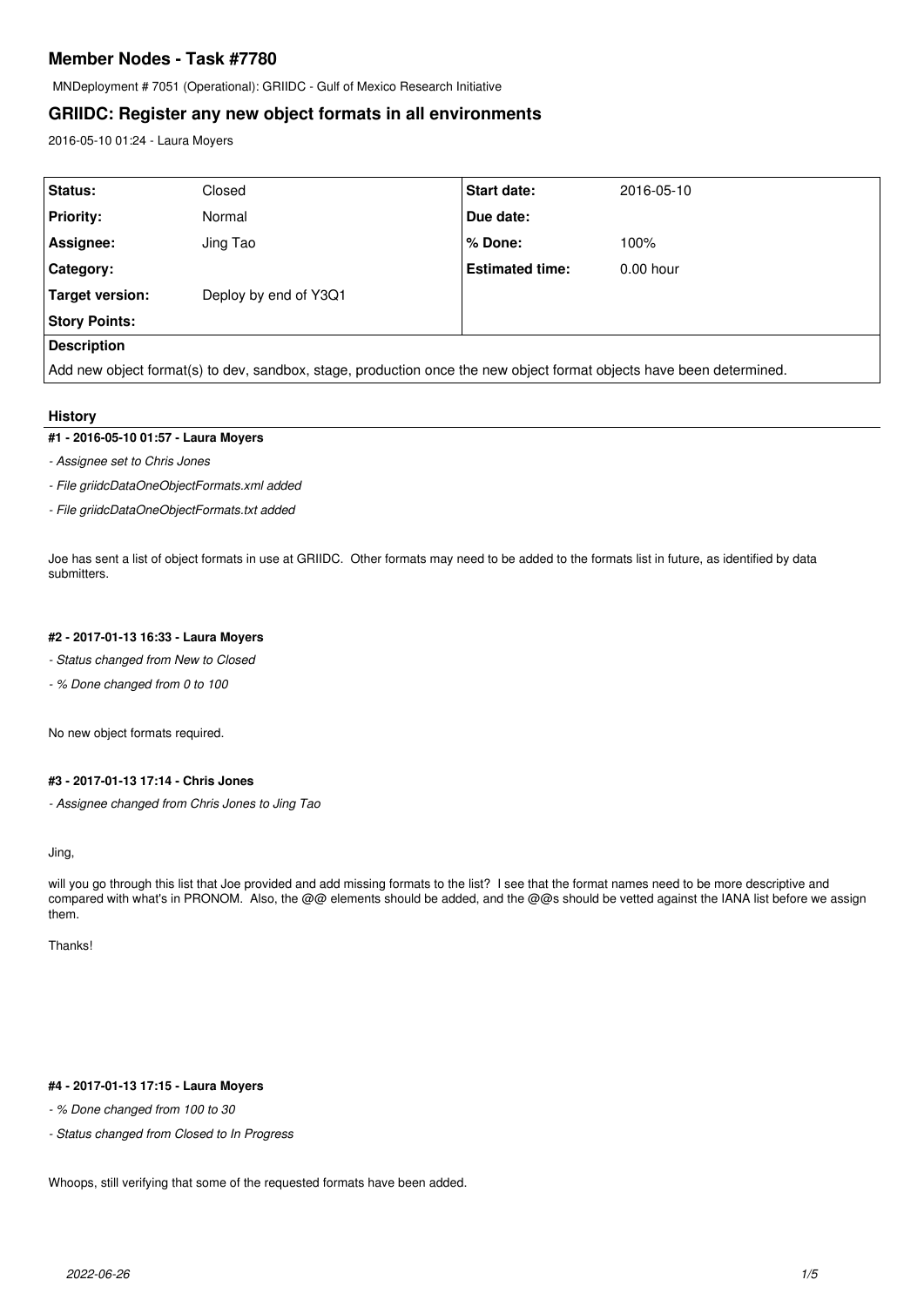## **#5 - 2017-01-13 23:32 - Jing Tao**

We already have those format ids which exactly match the format ids in their list:

application/x-gzip video/avi application/x-bzip2 text/csv application/msword application/vnd.openxmlformats-officedocument.wordprocessingml.document image/gif application/x-gzip image/jpeg video/mp4 application/pdf application/vnd.openxmlformats-officedocument.presentationml.presentation application/x-rar-compressed application/x-tar text/plain video/x-ms-wmv application/vnd.ms-excel application/vnd.openxmlformats-officedocument.spreadsheetml.sheet application/xml application/zip

#### **#6 - 2017-01-13 23:39 - Jing Tao**

They have the tab-separated-value in this way:

text/tab-separated-values Tab Separated Values DATA .tsv

We have it in another way(different format id):

text/tsv Tab Separated Values Text DATA

tsv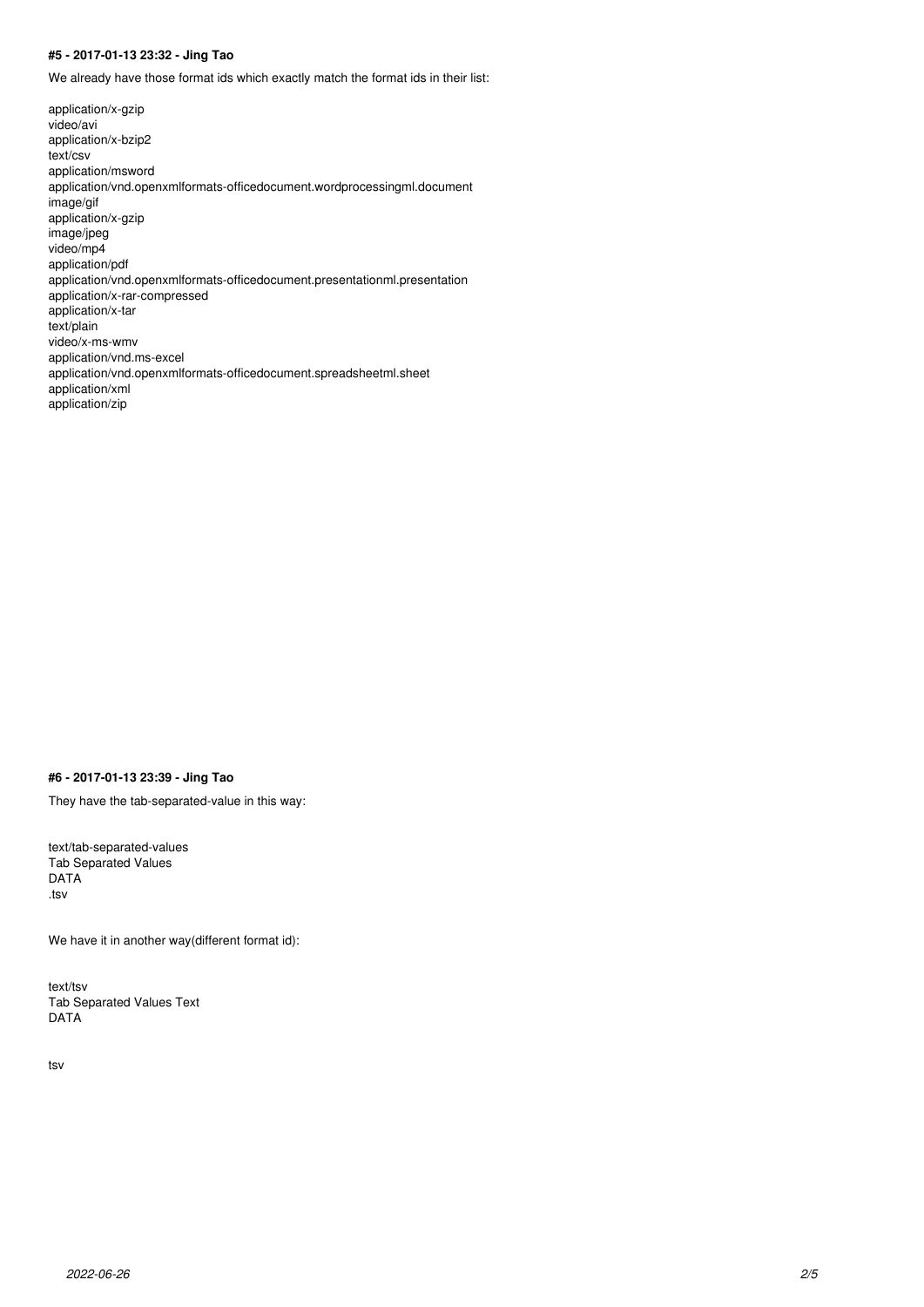## **#7 - 2017-01-13 23:43 - Jing Tao**

They have this format id:

application/vnd.ms-excel.sheet.macroenabled.12 Microsoft Excel - Macro-Enabled Workbook DATA .xlsm

We don't have the exactly identical one, but a very close one. Can they use our one?

application/vnd.ms-excel.sheet.binary.macroEnabled.12

Microsoft Office Excel 2007 binary workbooks DATA

xls

### **#8 - 2017-01-13 23:53 - Jing Tao**

Their list has a general format id for netcdf:

application/x-netcdf Network Common Data Form (NetCDF) DATA .nc

However, we has more specific netcdf version form ids: from 1.0 to 1.4, 3 and 4. Can they just use ours?

## **#9 - 2017-01-14 00:02 - Jing Tao**

They have three items with the same format id:

application/octet-stream NeuroExplorer DATA .nex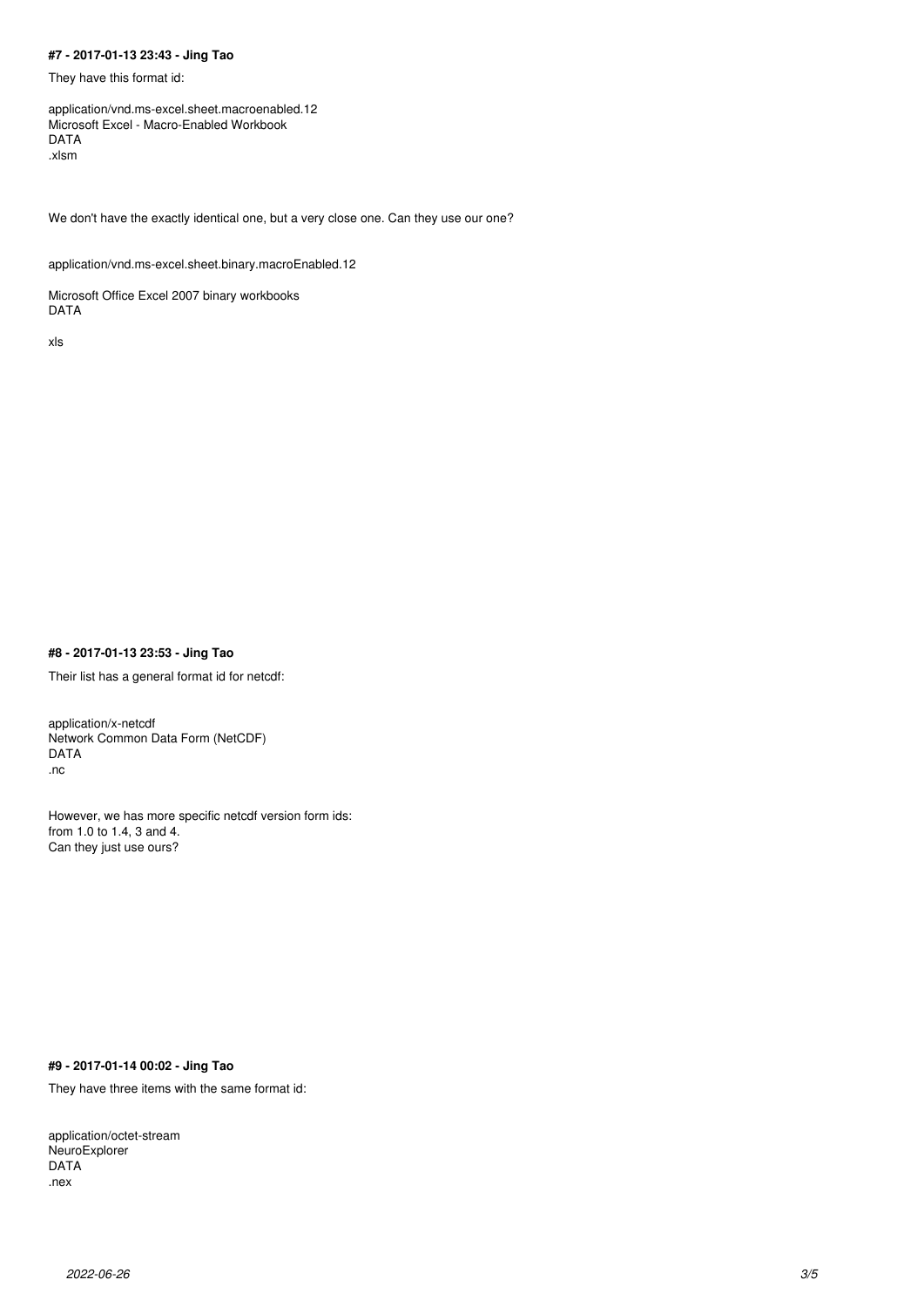application/octet-stream Origin Project DATA .opj

application/octet-stream Sequence Read Archive DATA .sra

We have the general one:

application/octet-stream

Octet Stream DATA

data

Can they just use our general one to replace the three ones?

## **#10 - 2017-01-14 00:10 - Jing Tao**

Those are the format ids we don't have (totally 5 format ids):

application/x-7z-compressed application/msaccess magnus-internal/cgi chemical/seq-aa-fasta (FASTA nucleic acid or protein sequences as character strings) application/x-compressed (gzipped tar file)

Their current definitions are:

application/x-7z-compressed 7-Zip DATA .7z

application/msaccess Microsoft Office Access 2007 Database DATA .accdb

magnus-internal/cgi Common Gateway Interface DATA .cgi

chemical/seq-aa-fasta